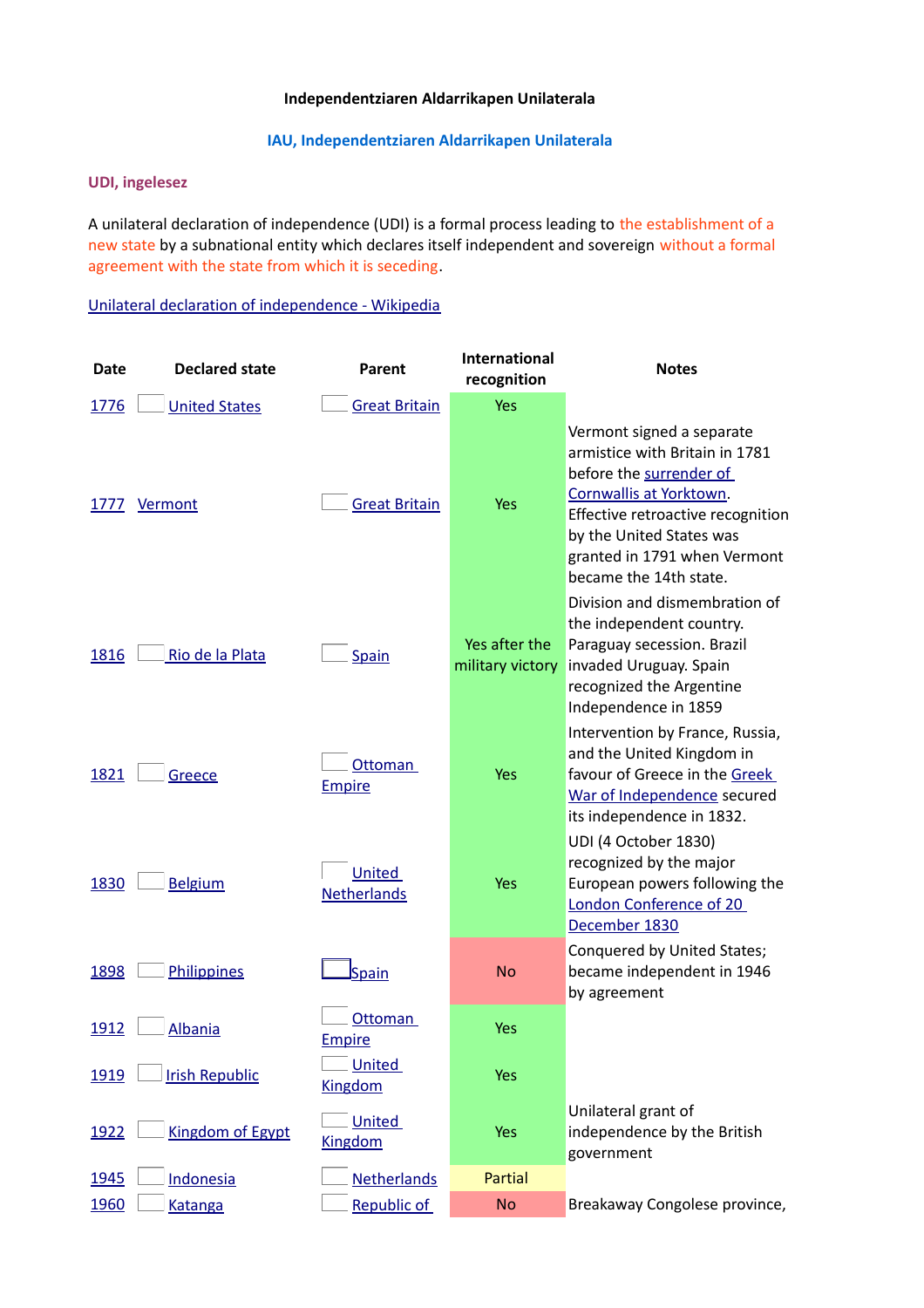| <b>Date</b> | <b>Declared state</b>                   | Parent                   | <b>International</b><br>recognition | <b>Notes</b>                                                                                                                                                                                              |
|-------------|-----------------------------------------|--------------------------|-------------------------------------|-----------------------------------------------------------------------------------------------------------------------------------------------------------------------------------------------------------|
|             |                                         | the Congo                |                                     | secession forcibly ended by the<br><b>United Nations Operation in</b><br>the Congo in 1963.                                                                                                               |
| 1965        | Rhodesia                                | United<br><b>Kingdom</b> | <b>No</b>                           | Self-governing British colony,<br>unilaterally declared itself<br>independent as Rhodesia in<br>1965, renamed Zimbabwe<br>Rhodesia 1979, then gained<br>international recognition as<br>Zimbabwe in 1980. |
| 1967        | <b>Anguilla</b>                         | <b>United</b><br>Kingdom | <b>No</b>                           | Returned as a British Crown<br>Colony in 1969.                                                                                                                                                            |
| 1967        | <b>Biafra</b>                           | <b>Nigeria</b>           | <b>No</b>                           | Present-day Nigeria                                                                                                                                                                                       |
| 1971        | <b>Bangladesh</b>                       | Pakistan                 | Yes                                 |                                                                                                                                                                                                           |
| 1975        | Cabinda                                 | <b>Angola</b>            | <b>No</b>                           | Present-day Angola                                                                                                                                                                                        |
| 1975        | <b>East Timor</b>                       | Portugal                 | <b>No</b>                           | Shortly following the<br>declaration of independence,<br>the territory was invasion and<br>annexation by Indonesia. [6][7]<br>A referendum in 1999 led to<br>eventual independence in<br>2002.[8]         |
| 1983        | <b>Northern Cyprus</b>                  | Cyprus                   | <b>No</b>                           | Still claimed by Cyprus                                                                                                                                                                                   |
| 1988        | Palestine                               | <b>Israel</b>            | Partial                             | Claims territories occupied by<br>Israel since 1967<br>Israeli-Palestinian conflict and<br>peace process still ongoing<br>See International recognition of<br>the State of Palestine                      |
| 1990        | <b>Transnistria</b>                     | Moldova                  | <b>No</b>                           | Still claimed by Moldova                                                                                                                                                                                  |
| 1990        | <b>Karakalpakstan</b>                   | <b>Uzbekistan</b>        | <b>No</b>                           | Incorporated into Uzbekistan in<br>1993.[9]                                                                                                                                                               |
| 1991        | Somaliland                              | Somalia                  | <b>No</b>                           | Still claimed by Somalia                                                                                                                                                                                  |
| 1991        | Croatia                                 | Yugoslavia               | <b>Yes</b>                          | Set off Croatian War of<br>Independence                                                                                                                                                                   |
| 1991        | Slovenia                                | Yugoslavia               | <b>Yes</b>                          | Set off Ten-Days War                                                                                                                                                                                      |
| 1992        | <b>Bosnia and</b><br><b>Herzegovina</b> | Yugoslavia               | <b>Yes</b>                          | Set off Bosnian War                                                                                                                                                                                       |
| 1991        | Republic of Ichkeria                    | Russia                   | <b>No</b>                           | Present-day Chechen Republic,<br>part of Russia                                                                                                                                                           |
| 1991        | Nagorno-Karabakh                        | <b>Azerbaijan</b>        | <b>No</b>                           | Still claimed by Azerbaijan                                                                                                                                                                               |
| 1991        | <b>South Ossetia</b>                    | Georgia                  | <b>No</b>                           | Still claimed by Georgia                                                                                                                                                                                  |
| 1999        | Abkhazia                                | Georgia                  | <b>No</b>                           | Still claimed by Georgia                                                                                                                                                                                  |
| 2008        | Kosovo                                  | Serbia                   | <b>Partial</b>                      | Still claimed by Serbia                                                                                                                                                                                   |
|             |                                         |                          |                                     | A United Nations General<br><b>Assembly (UNGA) resolution</b><br>adopted on 8 October 2008                                                                                                                |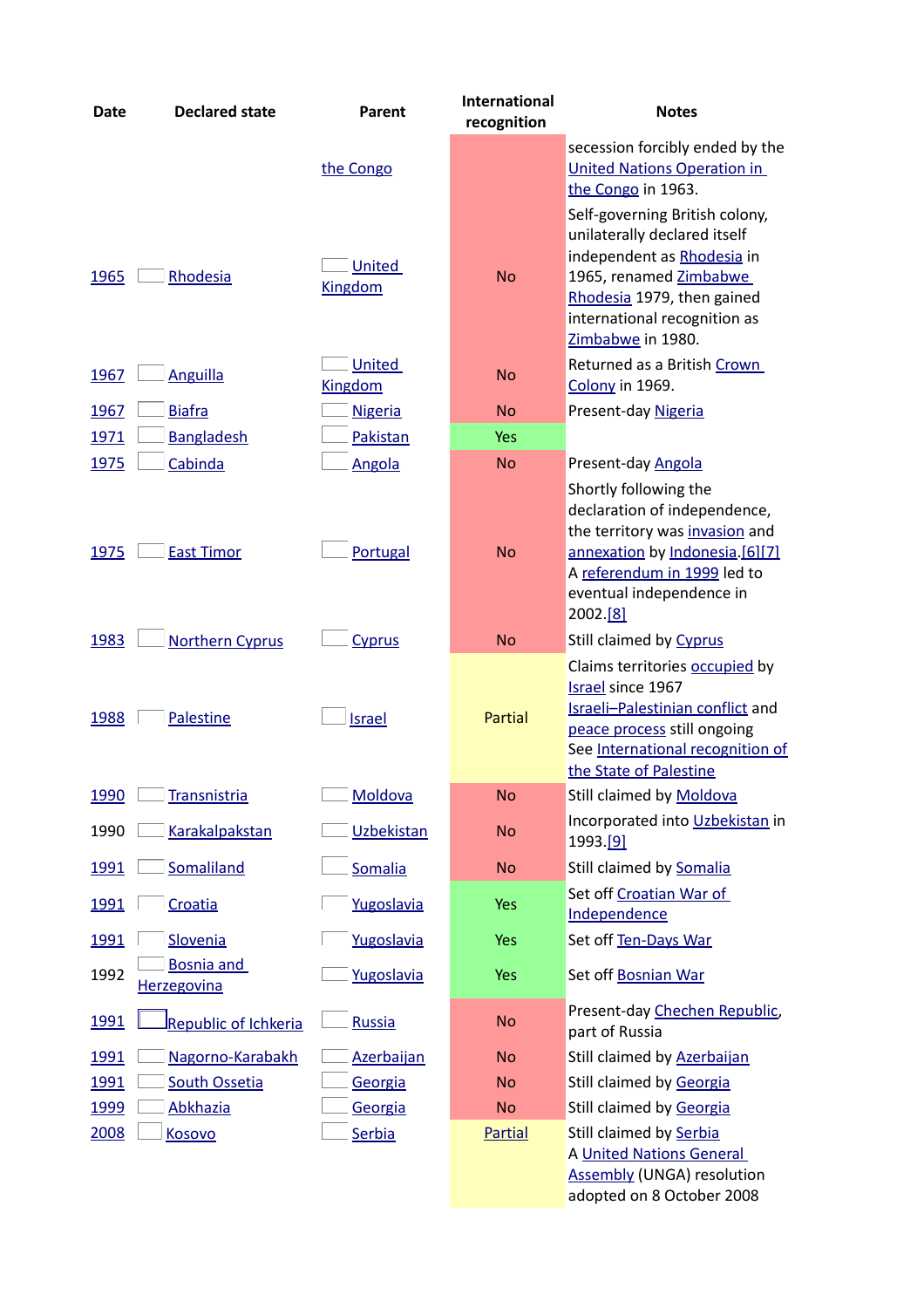| Date | <b>Declared state</b> | Parent  | <b>International</b><br>recognition | <b>Notes</b>                                          |
|------|-----------------------|---------|-------------------------------------|-------------------------------------------------------|
|      |                       |         |                                     | backed the request of Serbia to                       |
|      |                       |         |                                     | seek an International Court of                        |
|      |                       |         |                                     | Justice advisory opinion on                           |
|      |                       |         |                                     | Kosovo's declaration of                               |
|      |                       |         |                                     | independence.[10] On 22 July                          |
|      |                       |         |                                     | 2010, the ICJ ruled that the                          |
|      |                       |         |                                     | declaration of independence of                        |
|      |                       |         |                                     | Kosovo "did not violate any                           |
|      |                       |         |                                     | applicable rule of international                      |
|      |                       |         |                                     | law", because its authors, who                        |
|      |                       |         |                                     | were "representatives of the                          |
|      |                       |         |                                     | people of Kosovo", were not                           |
|      |                       |         |                                     | bound by the <b>Constitutional</b>                    |
|      |                       |         |                                     | <b>Framework</b> (promulgated by                      |
|      |                       |         |                                     | UNMIK) or by UNSCR 1244 that                          |
|      |                       |         |                                     | is addressed only to United                           |
|      |                       |         |                                     | <b>Nations Member States and</b>                      |
|      |                       |         |                                     | organs of the United Nations.                         |
|      |                       |         |                                     | [11][12]                                              |
|      |                       |         |                                     | See International recognition of                      |
|      |                       |         |                                     | Kosovo                                                |
| 2014 | Crimea                | Ukraine | <b>No</b>                           | <b>Annexed by Russia; still claimed</b><br>by Ukraine |
| 2017 | Catalonia             | Spain   | <b>No</b>                           | Spain sovereignty remained<br>unchanged               |

### **Legal aspects**

The [International Court of Justice,](https://en.wikipedia.org/wiki/International_Court_of_Justice) in a [2010 advisory opinion,](https://en.wikipedia.org/wiki/International_Court_of_Justice_advisory_opinion_on_Kosovo) declared that unilateral declarations of independence were not illegal under international law[.\[12\]](https://en.wikipedia.org/wiki/Unilateral_declaration_of_independence#cite_note-International_Court_of_Justice-12)

[12] Accordance with international law of the unilateral declaration of independence in respect of Kosoco [Archived](https://www.webcitation.org/5rRB9e3bz?url=http://www.icj-cij.org/docket/files/141/15987.pdf) 23 July 2010 at [WebCite,](https://en.wikipedia.org/wiki/WebCite) International Court of Justice, 22 July 2010: <https://www.webcitation.org/5rRB9e3bz?url=http://www.icj-cij.org/docket/files/141/15987.pdf>

### **V. GENERAL CONCLUSION**

122. The Court has concluded above that the adoption of the declaration of independence of 17 February 2008 did not violate general international law, Security Council resolution 1244 (1999) or the Constitutional Framework. Consequently the adoption of that declaration did not violate any applicable rule of international law.

### **Independentziaren Aldarrikapen Unilaterala (IAU), Kosovo mon amour**

(IAU, alegia, DUI delakoa)

Mandanga<sup>[1](#page-2-0)</sup> izeneko pandemia gogorra baino lehentxeago:

Testuingurua: [Zer gertatu da 2012tik 2017ra? Zergatik?](https://www.unibertsitatea.net/blogak/heterodoxia/2018/04/03/zer-gertatu-da-2012tik-2017ra-zergatik/)

**2012an**

<span id="page-2-0"></span>1 Ikus Mandanga: zer ote da?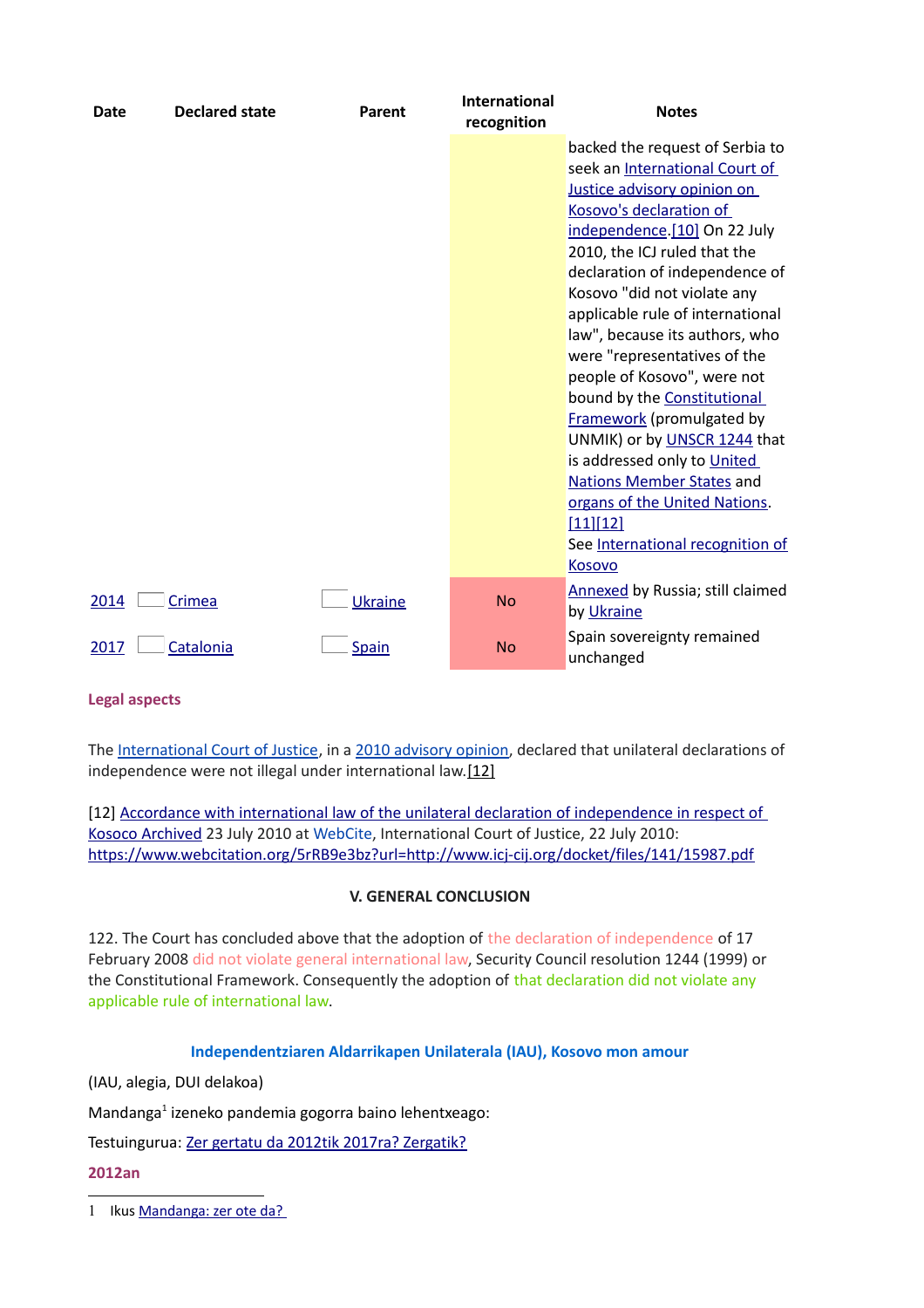Territorial Integrity and Self-Determination: The Approach of the International Court of Justice in the Advisory Opinion on Kosovo

<https://www.raco.cat/index.php/REAF/article/view/262496/349668>---> 107-140 orr.

"... International law cannot oppose a declaration of independence based on the territorial integrity of the state without this affecting the right to self-determination."

### **2014an**

DEREChO DE AUTODETERMINACIÓN y CREACIÓN DE NUEVOS ESTADOS EUROPEOS A PARTIR DE LA OPINIÓN CONSULTIVA DE LA CORTE INTERNACIONAL DE JUSTICIA SOBRE KOSOVO

[http://www.gencat.cat/governacio/pub/sum/iea/IEA\\_91](http://www.gencat.cat/governacio/pub/sum/iea/IEA_91.pdf) ---> 29-67 orr.

" El derecho internacional no impide la secesión unilateral incluso en contra de la voluntad del estado matriz."

Jaime Mayor Oreja jaunak badaki<sup>[2](#page-3-0)</sup>, guk ere bai, EH Bildu-koek ez!

### **Gehigarriak**

### **Brexit eta autodeterminazioa**

### **[Agustí Bordas Cuscó](https://twitter.com/AgustiBordas)** [@](https://twitter.com/AgustiBordas) **[AgustiBordas](https://twitter.com/AgustiBordas)**

Això es publica avui en el Globe and Mail, principal diari canadenc. Aprofitarem aq oportunitat pel  [#RUI?](https://twitter.com/hashtag/RUI?src=hash) [#Catalonia](https://twitter.com/hashtag/Catalonia?src=hash)

### THE GLOBE AND MAIL\*  $\Omega$

Brexit changes everything. It will hasten another Scottish independence vote and vastly improve the odds of a separatist victory this time. It will make it nearly impossible for other European countries to resist demands for their own in-orout referendum on membership in the EU. It will push Spain further toward constitutional breakdown as an emboldened Catalonia defies Madrid.

2016 eka. 27

 **[Agustí Bordas Cuscó](https://twitter.com/AgustiBordas)** [@](https://twitter.com/AgustiBordas) **[AgustiBordas](https://twitter.com/AgustiBordas)**

També em sembla aclaridor aquest paràgraf sobre les "majories reforçades"; el 50%+1 vot és

<span id="page-3-0"></span><sup>2</sup> Ikus [https://www.lainformacion.com/espana/eta-mayor-oreja-vaticina-un-modelo-de-kosovo-en-el-pais](https://www.lainformacion.com/espana/eta-mayor-oreja-vaticina-un-modelo-de-kosovo-en-el-pais-vasco_okMi3LZJpAlxggPk5yFVm4/)[vasco\\_okMi3LZJpAlxggPk5yFVm4/](https://www.lainformacion.com/espana/eta-mayor-oreja-vaticina-un-modelo-de-kosovo-en-el-pais-vasco_okMi3LZJpAlxggPk5yFVm4/) eta [https://www.abc.es/espana/abci-entrevista-mayor-oreja-](https://www.abc.es/espana/abci-entrevista-mayor-oreja-201110190000_noticia.html-)[201110190000\\_noticia.html.](https://www.abc.es/espana/abci-entrevista-mayor-oreja-201110190000_noticia.html-)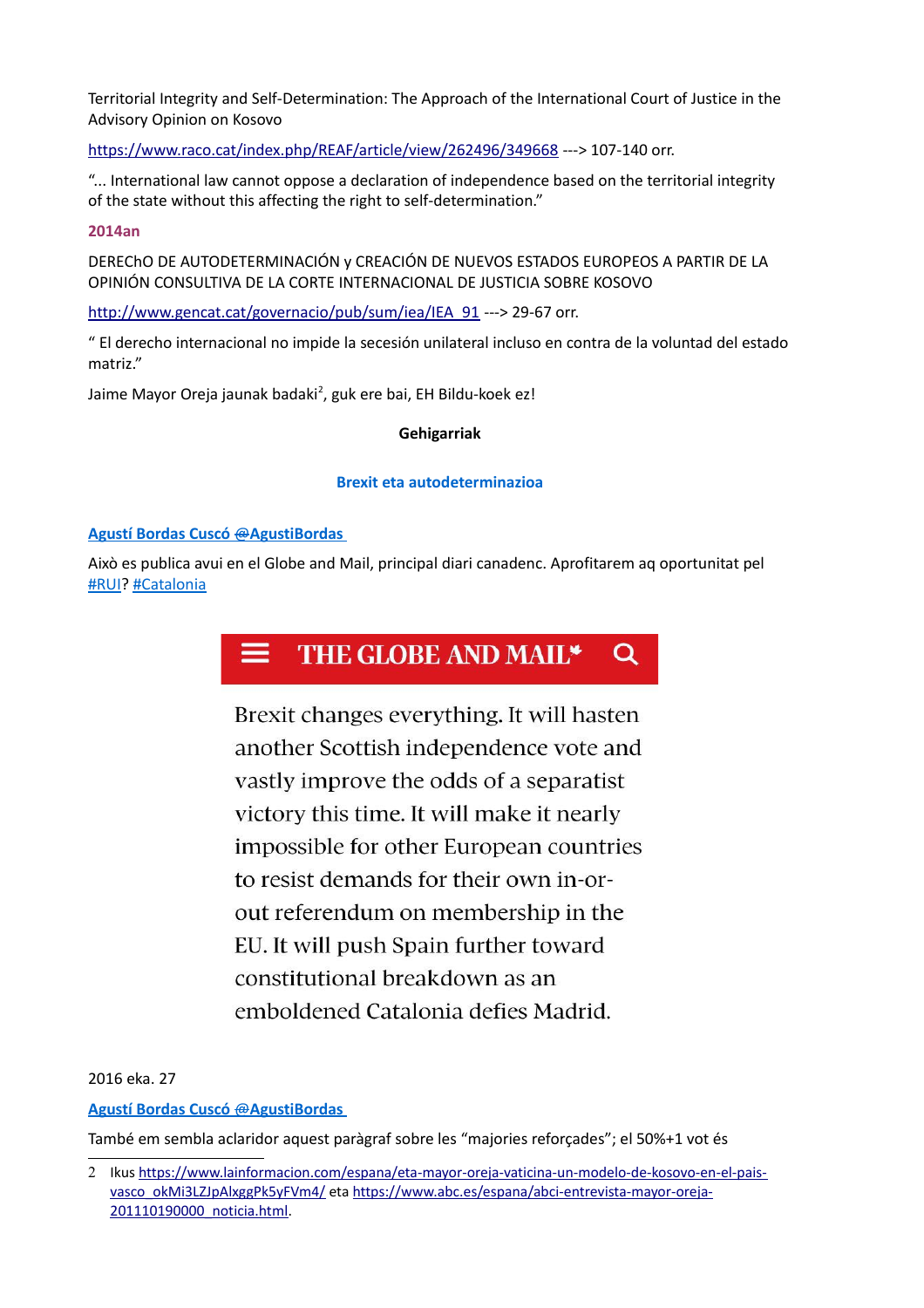### THE GLOBE AND MAIL\* Q

Moreover, Brexit redefines the terms of engagement in favour of separatists everywhere. No matter what the Supreme Court of Canada has to say about the matter, in the court of public opinion, the threshold of support required for a successful democratic referendum is 50 per cent of the votes plus one – in Catalonia, Scotland, Quebec or anywhere else that holds one.

2016 eka. 27

### **Independentzia: botoen %50 + 1**

**(i) Brexit eta autodeterminazioa:** [Brexit eta autodeterminazioa](https://www.unibertsitatea.net/blogak/heterodoxia/2016/06/28/brexit-eta-autodeterminazioa/)

... the threshold of support required for a successful democratic referendum is 50 per cent of the votes plus one...

### **(ii) Quebec**

(a) La Cour d'appel valide la loi sur l'autodétermination du Québec

[\(https://www.journaldemontreal.com/2021/04/09/la-cour-dappel-valide-la-loi-sur](https://www.journaldemontreal.com/2021/04/09/la-cour-dappel-valide-la-loi-sur-lautodetermination-du-quebec)[lautodetermination-du-quebec\)](https://www.journaldemontreal.com/2021/04/09/la-cour-dappel-valide-la-loi-sur-lautodetermination-du-quebec)

La loi 99 sur l'autodétermination du Québec a été validée...

...les premiers articles de la loi 99 statuent notamment que «le peuple québécois a le droit inaliénable de choisir librement le régime politique et le statut juridique du Québec» et défendent la règle du 50% + 1 concernant un référendum sur l'indépendance...

(b) La justícia del Quebec avala la llei per independitzar-se amb el 50% + 1 del vot

[\(https://www.elnacional.cat/ca/politica/justicia-quebec-avala-llei](https://www.elnacional.cat/ca/politica/justicia-quebec-avala-llei-autodeterminacio_599564_102.html)[autodeterminacio\\_599564\\_102.html\)](https://www.elnacional.cat/ca/politica/justicia-quebec-avala-llei-autodeterminacio_599564_102.html)

... aquesta llei permet la independència de la regió si el 50% + 1 dels vots del poble quebequès donen suport a aquesta opció en un referèndum.

**(iii) IAU: Independentziaren Aldarrikapen Unilaterala:** [Autodeterminazioa eta Independentziaren](https://www.unibertsitatea.net/blogak/heterodoxia/2021/04/04/autodeterminazioa-eta-independentziaren-aldarrikapen-unilaterala-iau/)  [Aldarrikapen Unilaterala \(IAU\)](https://www.unibertsitatea.net/blogak/heterodoxia/2021/04/04/autodeterminazioa-eta-independentziaren-aldarrikapen-unilaterala-iau/)

Ondorioa: autodeterminazioa da giltza bakarra independentzia lortu ahal izateko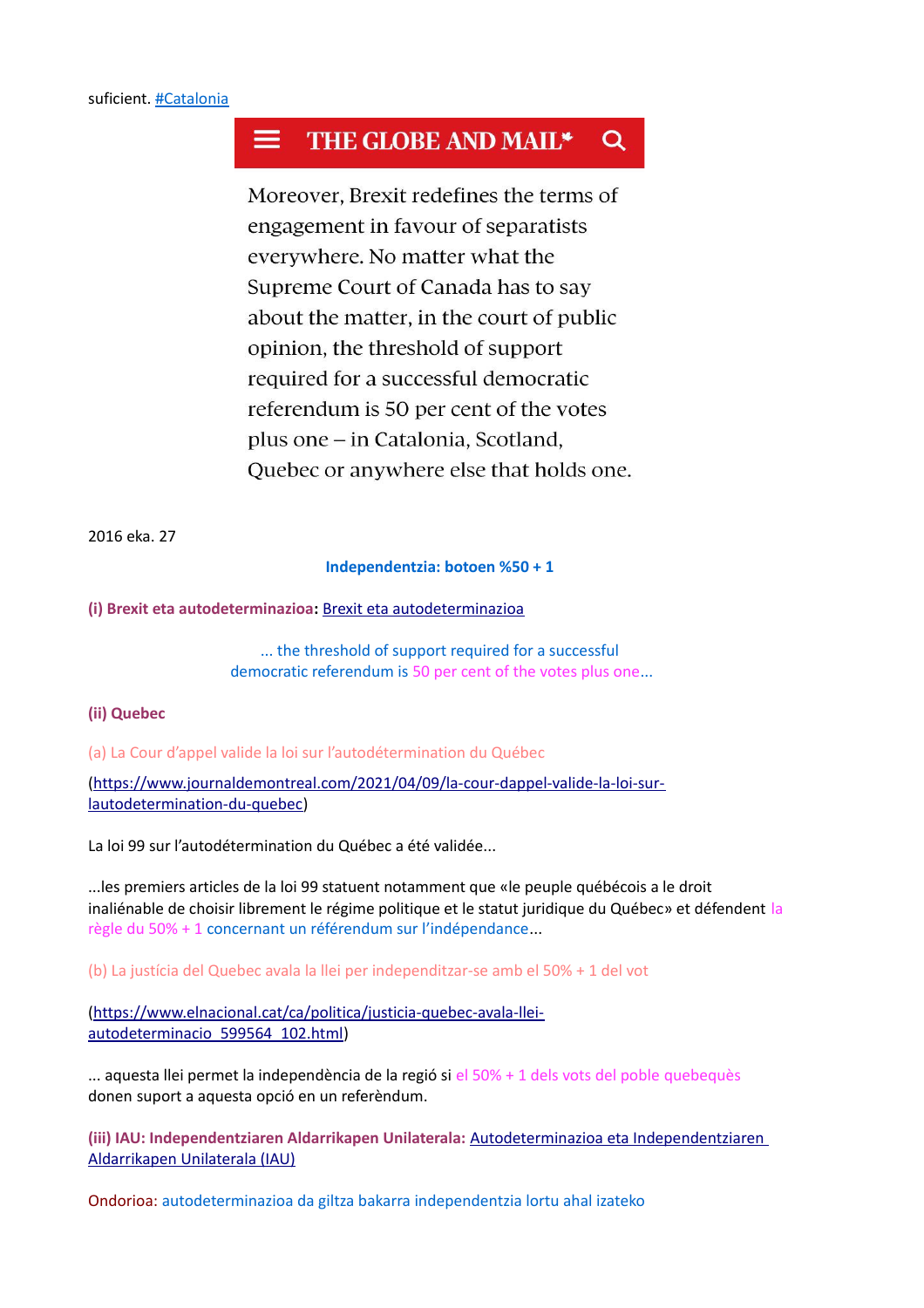Ondorioa: nazioarteko mailan, erreferendumaren botoak %50 gehi bat nahikoa da IAU martxan jartzeko, [Brexit eta autodeterminazioa](https://www.unibertsitatea.net/blogak/heterodoxia/2016/06/28/brexit-eta-autodeterminazioa/)

... la Cort Internacional de Justícia, en una sentència històrica, va resoldre que les declaracions unilaterals d'independència no estan prohibides en el dret internacional

"Això val per a Kossove, però també per a Catalunya", ha dit [Ponsati-k].

Noski eta, halaber, **Euskal Herriarentzat**…, guk diogu!

**(iv) Txillardegi**

(a) [\(https://twitter.com/tobararbulu/status/1380768288737742849\)](https://twitter.com/tobararbulu/status/1380768288737742849)

@tobararbulu # [mmt@tobararbulu](mailto:mmt@tobararbulu)

Herriek dutela autodeterminazio eskubidea, ez eskualdeek, ez auzoek, ez probintzia puskek. Ez zernahik.

(Txillardegi)

Erabakitzeko eskubideaz [https://argia.eus/argia-astekaria/2048/erabakitzeko-eskubideaz](https://t.co/KfZ775vAbZ?amp=1)

Honen bidez: [@argia](https://twitter.com/argia)

Erabakitzeko eskubideaz

argia.eus

[2021 api. 10](https://twitter.com/tobararbulu/status/1380768288737742849)

oooooo

**(b)** [\(https://twitter.com/tobararbulu/status/1380994473484763137\)](https://twitter.com/tobararbulu/status/1380994473484763137)

@tobararbulu # mm[t@tobararbulu](https://twitter.com/tobararbulu)

2. "Derecho a decidir" (Txillardegi)

Geografia txoko batek, adibidez, edo gizarte atal batek, nahi duten galdera egiteko eskubide demokratikoa dute dagokien problematikan. Zalantzarik ez. Baina geografia txoko horrek edo gizarte atal hark ez dauka autodeterminatzeko eskubiderik.

[2021 api. 10](https://twitter.com/tobararbulu/status/1380769127854379009)

oooooo

**(c)** [\(https://twitter.com/tobararbulu/status/1380995956796239878\)](https://twitter.com/tobararbulu/status/1380995956796239878)

3. Autodeterminazioa erreferendum berezi batez obratzen da. (Txillardegi)

Gehiketak: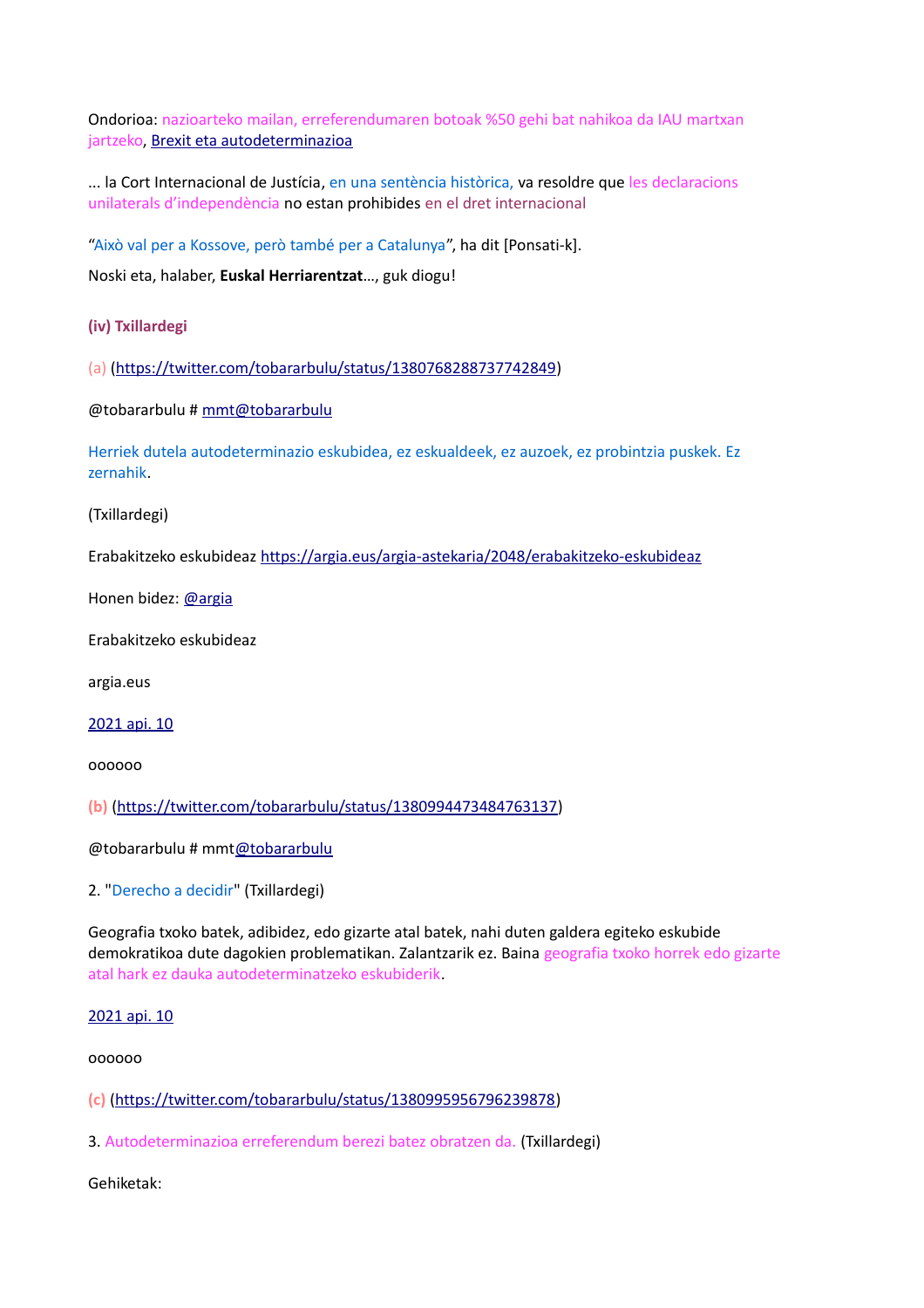(a) [https://unibertsitatea.net/blogak/heterodoxia/2021/04/04/autodeterminazioa-eta](https://unibertsitatea.net/blogak/heterodoxia/2021/04/04/autodeterminazioa-eta-independentziaren-aldarrikapen-unilaterala-iau/)[independentziaren-aldarrikapen-unilaterala-iau/](https://unibertsitatea.net/blogak/heterodoxia/2021/04/04/autodeterminazioa-eta-independentziaren-aldarrikapen-unilaterala-iau/)

Autodeterminazioa da giltza bakarra independentzia lortu ahal izateko

Erabakitzeko eskubideaz [https://argia.eus/argia-astekaria/2048/erabakitzeko-eskubideaz](https://t.co/KfZ775vAbZ?amp=1)

Honen bidez[:@argia](https://twitter.com/argia)

Erabakitzeko eskubideaz

argia.eus

[2021 api. 10](https://twitter.com/tobararbulu/status/1380771219071500292)

oooooo

(d) [\(https://twitter.com/tobararbulu/status/1380996361668157441\)](https://twitter.com/tobararbulu/status/1380996361668157441)

4.

b) Nazioarteko mailan, erreferendumaren botoak %50 gehi bat nahikoa da IAU martxan jartzeko

c) … les declaracions unilaterals d'independència no estan prohibides en el dret internacional

d) "Això val per a Kossove, però també per a Catalunya", …

gehi Euskal Herriarentzat!

[2021 api. 10](https://twitter.com/tobararbulu/status/1380772261158907904)

oooooo

**Gehigarriak: Mandangazaleentzat**

[Autodeterminazio-eskubideaz, hitz batzuk](http://www.unibertsitatea.net/otarrea/gizarte-zientziak/ekonomia/autodeterminazio-eskubideaz-hitz-batzuk) [Autodeterminazio-eskubideaz, hitz batzuk \(2\)](http://www.unibertsitatea.net/otarrea/gizarte-zientziak/ekonomia/autodeterminazio-eskubideaz-hitz-batzuk-2) [Autodeterminazio-eskubideaz, hitz batzuk \(3\)](http://www.unibertsitatea.net/apunteak/gizarte-zientziak/ekonomia/autodeterminazio-eskubideaz-hitz-batzuk-3) [Autodeterminazio-eskubideaz, hitz batzuk \(4\)](https://www.unibertsitatea.net/apunteak/gizarte-zientziak/ekonomia/autodeterminazio-eskubideaz-hitz-batzuk-4) [Autodeterminazio-eskubideaz, hitz batzuk \(5\)](https://www.unibertsitatea.net/apunteak/gizarte-zientziak/ekonomia/autodeterminazio-eskubideaz-hitz-batzuk-5) [Autodeterminazio-eskubideaz, hitz batzuk \(6\)](https://www.unibertsitatea.net/apunteak/gizarte-zientziak/ekonomia/autodeterminazio-eskubideaz-hitz-batzuk-6) [Autodeterminazio-eskubideaz, hitz batzuk \(7\)](https://www.unibertsitatea.net/apunteak/gizarte-zientziak/ekonomia/autodeterminazio-eskubideaz-hitz-batzuk-7) [Autodeterminazio-eskubideaz, hitz batzuk \(8\)](https://www.unibertsitatea.net/apunteak/gizarte-zientziak/ekonomia/autodeterminazio-eskubideaz-hitz-batzuk-8) eta  [Autodeterminazio-eskubideaz, hitz batzuk \(9\)](https://www.unibertsitatea.net/apunteak/gizarte-zientziak/ekonomia/autodeterminazio-eskubideaz-hitz-batzuk-9)

### **Autodeterminazioa eta Independentziaren Aldarrikapen Unilaterala (IAU)**

[\(https://twitter.com/josepcosta/status/1378250369525035009\)](https://twitter.com/josepcosta/status/1378250369525035009)

Josep [Costa@josepcosta](mailto:Costa@josepcosta)

Bon dia [@Joanridao,](https://twitter.com/Joanridao) crec que rebutjar el dret d'autodeterminació citant els casos de Quebec i Escòcia només es pot fer des del desconeixement. Ambdós es basen en el dret d'autodeterminació, com demostren la Llei 99 del Quebec o el projecte de llei del segon referèndum d'Escòcia.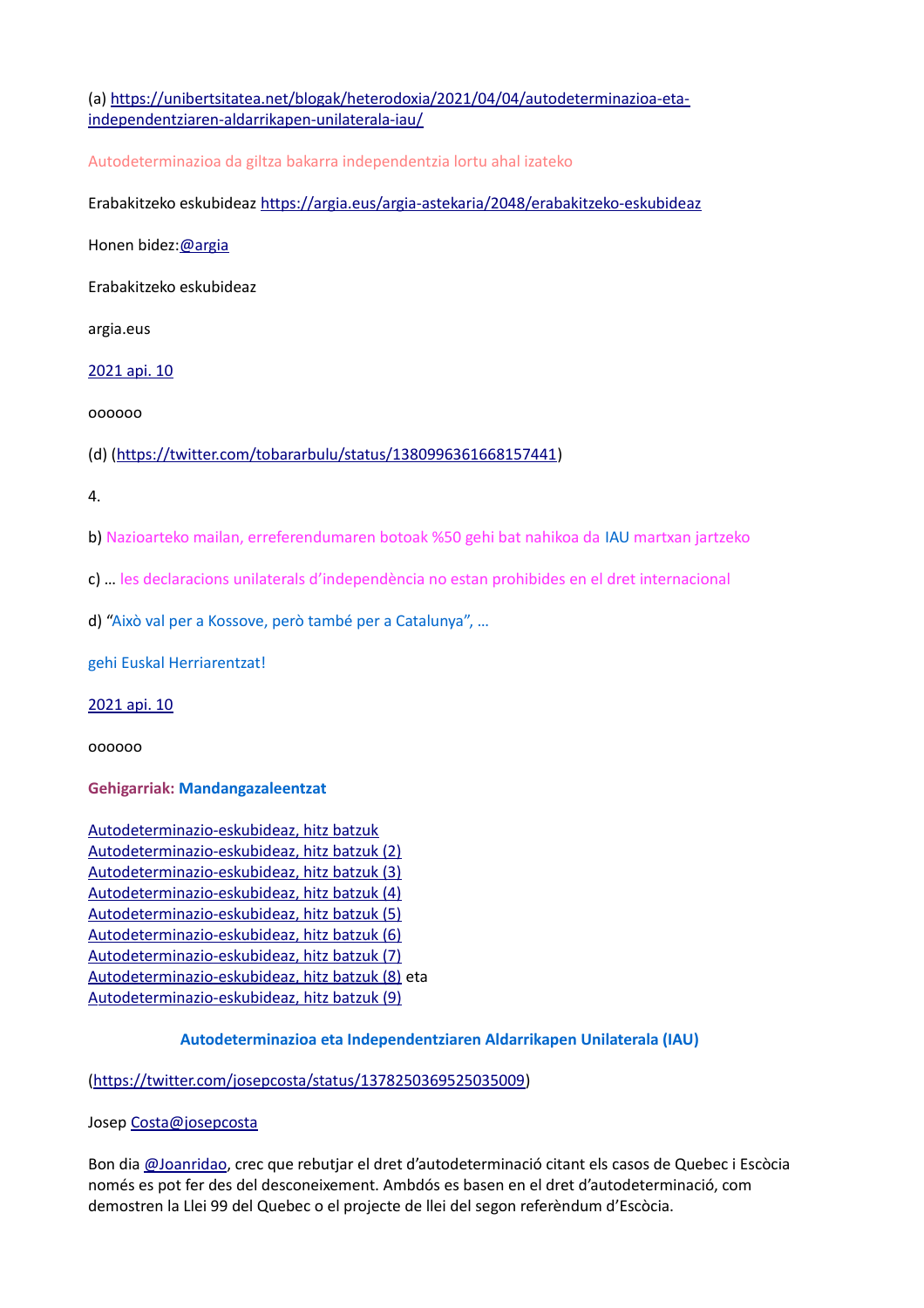

## Q CERCAR

POLÍTICA BARCELONA - 3 abril 2021 2.00 h

**JOAN RIDAO PROFESSOR DRET CONSTITUCIONAL UB** 

# "L'autodeterminació és una via al fracàs"

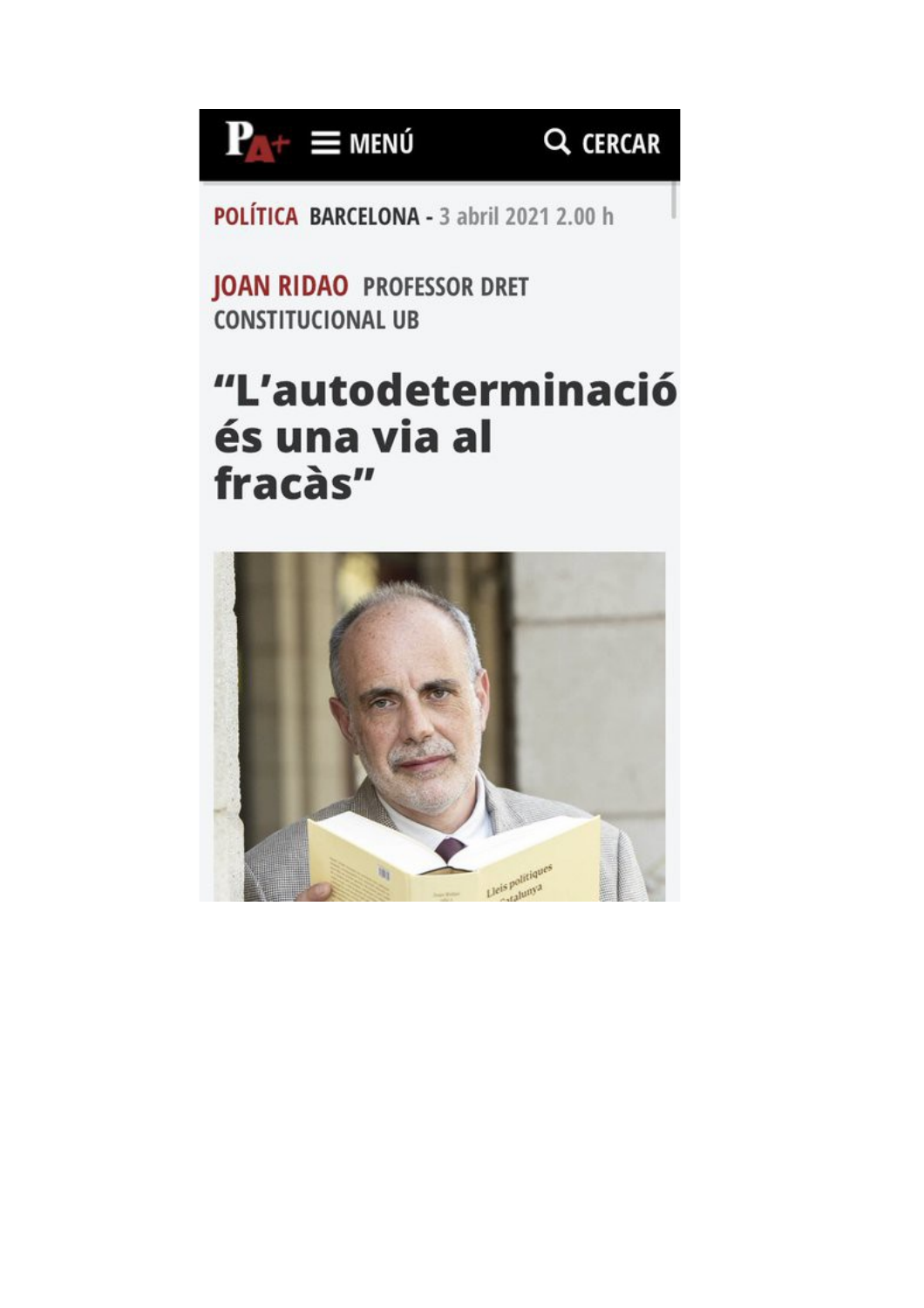#### $\mathbf{1}$ Scotland's right to self-determination

- The Scotland Act 1998 is modified as follows.  $(1)$
- (2) After section 63A insert-

#### $-63B$ Scotland's right to self-determination

- $(1)$ It is recognised that the people of Scotland have the right to determine the form of government best suited to their needs.
- The purpose of this section is to signify the commitment of the Parliament and  $(2)$ Government of the United Kingdom to the people of Scotland's right to selfdetermination.".
- The title of Part 2A becomes "The people of Scotland's right to decide their constitutional future".  $(3)$

### THE QUÉBEC PEOPLE

Self-determination.

1. The right of the Québec people to self-determination is founded in fact and in law. The Québec people is the holder of rights that are universally recognized under the principle of equal rights and self-determination of peoples.

2000, c. 46, s. 1.

Political regime.

2. The Québec people has the inalienable right to freely decide the political regime and legal status of Québec.

2000, c. 46, s. 2.

2021 api. 3

### **Ondorioa: autodeterminazioa da giltza bakarra independentzia lortu ahal izateko**

oooooo

[\(https://twitter.com/JuntsEU/status/1375160614864175105\)](https://twitter.com/JuntsEU/status/1375160614864175105)

Junts i Lliures per Europ[a@JuntsEU](https://twitter.com/JuntsEU)

La consellera [@ClaraPonsati](https://twitter.com/ClaraPonsati) avui davant del PE sobre l'obligació de reconèixer la independencia de Kosovo i la legitimitat que el [@CIJ\\_ICJ](https://twitter.com/CIJ_ICJ) otorga a la seva DUI.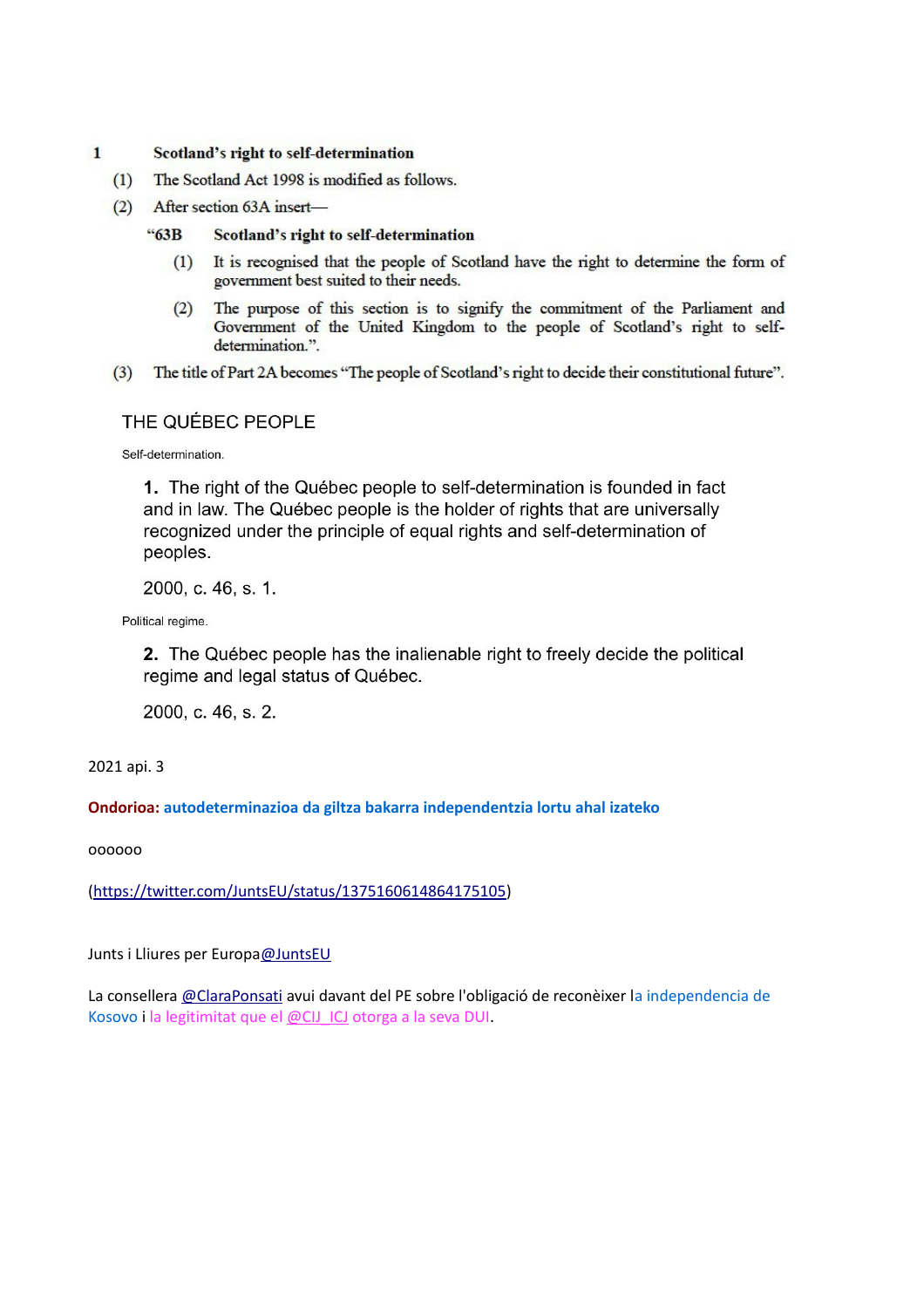

**Bideoa:** twitter-ean bertan

2021 mar. 25

**Ondorioa: nazioarteko mailan, erreferendumaren botoak %50 gehi bat nahikoa da IAU martxan jartzeko**, [Brexit eta autodeterminazioa](https://www.unibertsitatea.net/blogak/heterodoxia/2016/06/28/brexit-eta-autodeterminazioa/)

oooooo

**Gehigarria:**

### **Carla Ponsati: Kosovo, Katalunia**

[VÍDEO] Un minut demolidor de Ponsatí a l'eurocambra sobre la por d'Espanya amb Kossove

[\(https://www.vilaweb.cat/noticies/video-ponsati-explica-a-leurocambra-per-que-espanya-te-tanta](https://www.vilaweb.cat/noticies/video-ponsati-explica-a-leurocambra-per-que-espanya-te-tanta-por-de-kossove/)[por-de-kossove/\)](https://www.vilaweb.cat/noticies/video-ponsati-explica-a-leurocambra-per-que-espanya-te-tanta-por-de-kossove/)

L'eurodiputada de Junts explica als eurodiputats que Espanya no vol reconèixer Kossove per la por de perdre Catalunya

L'eurodiputada de Junts **Clara Ponsatí** ha reivindicat al Parlament Europeu que la Unió Europea necessita una posició única sobre el **reconeixement de la independència de Kossove**, i **ha instat Espanya a fer-ho**.

Ahir, l'eurocambra ja [va aprovar un informe](https://www.vilaweb.cat/noticies/el-parlament-europeu-torna-a-instar-espanya-i-quatre-estats-mes-de-la-ue-a-reconeixer-kossove/) que reclamava a Espanya, Eslovàquia, Grècia, Romania i Xipre a reconèixer Kossove.

Ponsatí ha assegurat que el problema d'Espanya no és amb Kossove, sinó amb Catalunya, i ha recordat que la **Cort Internacional de Justícia**, **en una sentència històrica**, va resoldre que **les declaracions unilaterals d'independència no estan prohibides en el dret internacional**. "Això val per a Kossove, però també per a Catalunya", ha dit.

Noski, eta halaber, Euskal Herriarentzat..., guk diogu!

**Borrell, incòmode: es veu obligat a defensar la independència de Kosovo**

[\(https://www.elnacional.cat/ca/politica/borrell-independencia-kosovo\\_604295\\_102.html\)](https://www.elnacional.cat/ca/politica/borrell-independencia-kosovo_604295_102.html)

**Kosovo** és un afer incòmode per a Espanya, però encara més per a **Josep Borrell**, que com a alt representant de la Unió Europea es veu obligat a defensar una postura contrària a la del seu país, govern i partit, que és, precisament, la independència d'aquest país.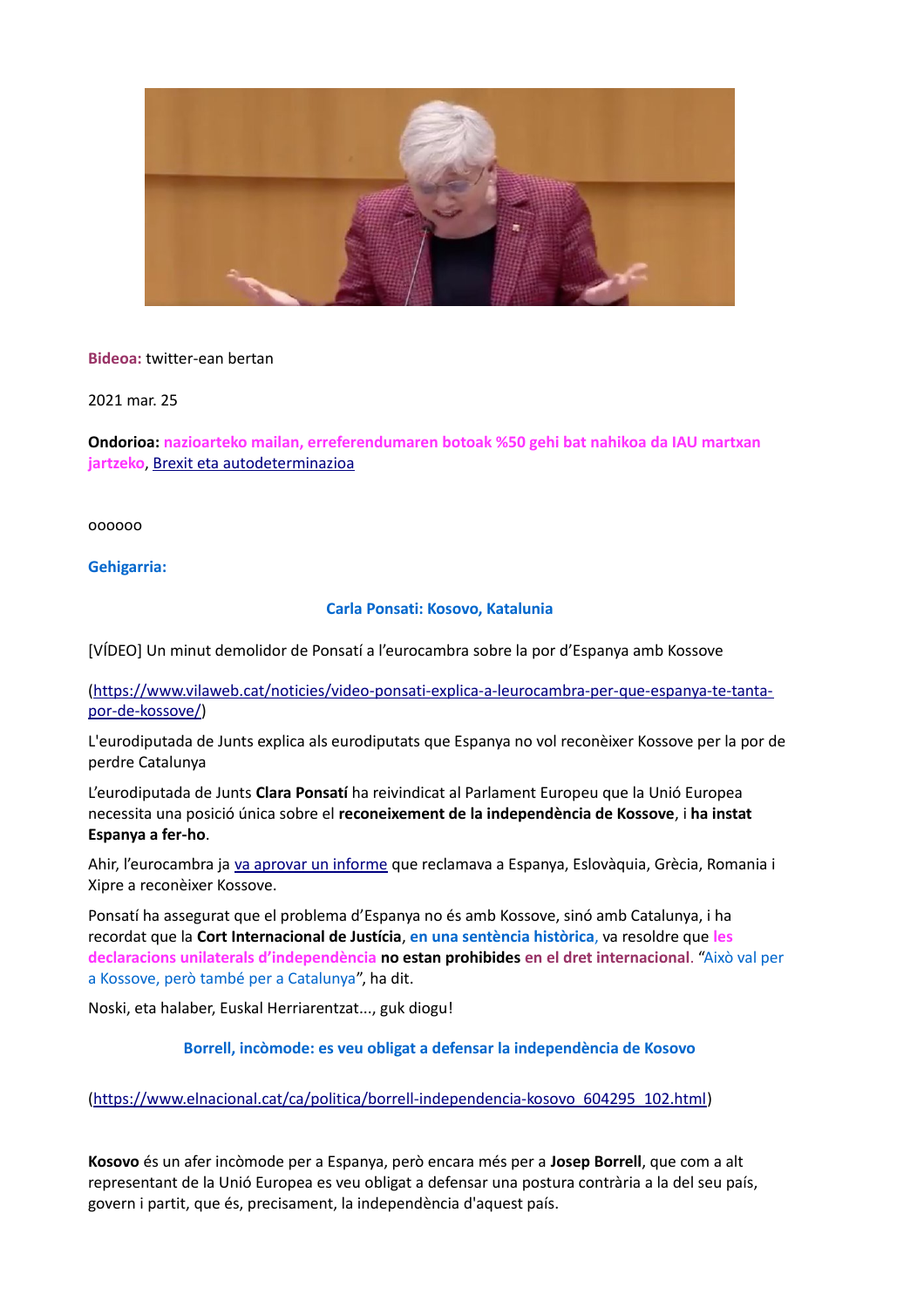Però el càrrec és el càrrec i ara Borrell no pot fer res més que quedar en evidència quan, com a màxim responsable diplomàtic de la UE, reconeix un país que **va declarar la seva independència unilateralment** —fet pel qual Espanya insisteix a fer veure que no existeix—. De fet, el mateix Borrell ja ha anunciat que aquesta mateixa setmana es reunirà amb el primer ministre de Kosovo, **Albin Kurti**.

Ho ha fet després de mantenir aquest dilluns una trobada amb el president de Sèrbia, **Aleksandar Vucic**, a qui li ha demanat **diàleg** per resoldre el conflicte entre ambdós països. Ara bé, cal tenir en compte que si aquest conflicte existeix i és reconegut per les institucions europees és, precisament, per la DUI que els kosovars van fer el 2008 i que ha estat avalada pel **Tribunal Internacional de Justícia,** que va negar que hagués violat la sobirania de **Sèrbia**.

"Animo el president Vucic a continuar per aquest camí per assolir un acord complet i jurídicament vinculant sobre la normalització de les relacions entre Sèrbia i Kosovo. Necessitem que el procés continuï i produeixi resultats", ha instat en una roda de premsa després de la trobada amb el dirigent serbi. Borrell ha defensat d'aquesta manera la sobirania kosovar, ja que la majoria de membres de la UE volen que Sèrbia posi fi al conflicte reconeixent la independència del país.

"Ens comprometem a construir un millor ambient per a un possible compromís" amb Kosovo, ha dit per la seva banda Vucic, i ha demanat a Pristina "la mateixa determinació" per "trobar solucions substantives".

### **La doble vara**

Com s'ha dit, Kosovo és potser un dels pitjors malsons de Borrell —amb el permís de Rússia— ja que no només l'obliga a reunir-se amb dirigents que el seu govern no reconeix, sinó que a més reivindica solucions que ell mateix ha negat per a conflictes similars com el de **Catalunya** quan era ministre d'Exteriors.

Cal recordar que Espanya no reconeix Kosovo pel precedent que suposa respecte de Catalunya, tot i ser l'únic país europeu —que no forma part de la regió— que es comporta d'aquesta manera. Els altres països que veten Kosovo són **Grècia**, **Romania**, **Xipre** i **Eslovàquia**.

El darrer episodi sobre això es va produir ara fa unes setmanes quan la Federació Espanyola de Futbol va tractar de menystenir la selecció kosovar en un partit classificatori per al Mundial de Qatar, cosa que va provocar que [TVE posés les lletres del país en minúscula.](https://www.elnacional.cat/ca/politica/indignacio-kosovo-tve-prohibit-nom-himne_597023_102.html)

### **Josep Borrell (segida)**

### [BBC HARDtalk @BBCHARDtalk](https://twitter.com/BBCHARDtalk)

[\(https://twitter.com/BBCHARDtalk/status/1039534160224903168\)](https://twitter.com/BBCHARDtalk/status/1039534160224903168)

 [#Catalonia](https://twitter.com/hashtag/Catalonia?src=hash) is a "nation", says **[#](https://twitter.com/hashtag/Spain?src=hash)**[Spain'](https://twitter.com/hashtag/Spain?src=hash)s Foreign Minister [@JosepborrellF](https://twitter.com/JosepBorrellF)

2018 ira. 11

### [Josep M. Ganyet @ganyet](https://twitter.com/ganyet)

[\(https://twitter.com/ganyet/status/1041014130356957185L](https://twitter.com/ganyet/status/1041014130356957185)a [@bbc](https://twitter.com/BBC) ha deixat tota la setmana el tuit fixat amb "Catalonia is a nation, says Spain's Foreign Minister". Impecable carta de l'Albert Om a  [@JosepBorrellF](https://twitter.com/JosepBorrellF)[.pic.twitter.com/2gr67WdQG5](https://t.co/2gr67WdQG5)